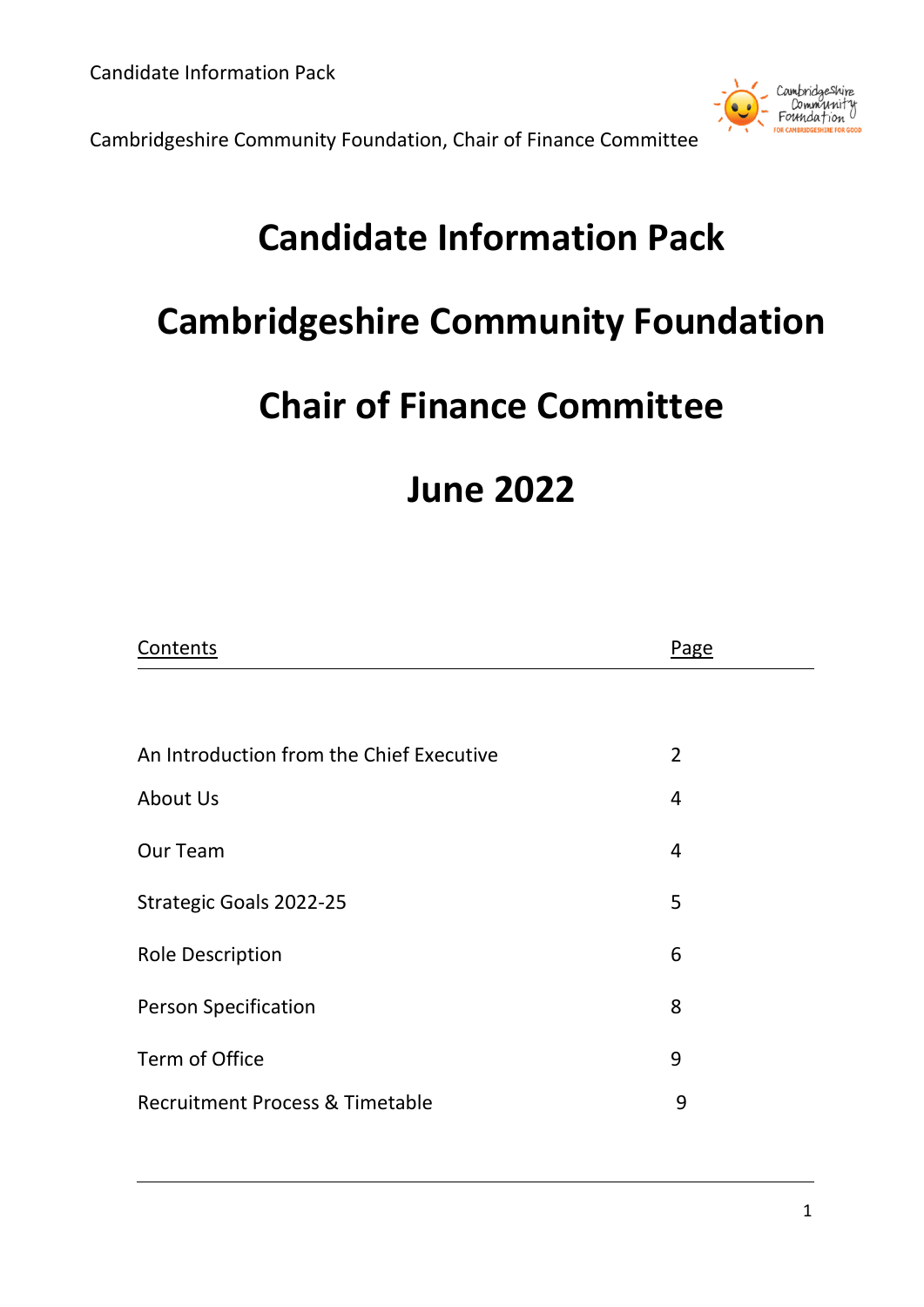

### **Introduction**

Cambridgeshire Community Foundation is the county's charity. We are determined to grow local philanthropy, matching generous people and organisations with our region's most important community causes through effective grant-making. We aim to tackle disadvantages and empower the most vulnerable by supporting our local voluntary sector and strengthening communities to build from the ground up.

The need for local philanthropy to support Cambridgeshire's communities has never been greater. Our Vital Signs 2021 report showed this in stark terms. In Cambridgeshire, the gap between wealthy districts and the more deprived communities has widened in the last decade. The inequalities of income, deprivation, education, and health between the most and least deprived communities are huge. The pandemic exacerbated these inequalities. As we face challenging economic times ahead and the 'cost of living crisis', we want everyone to share the opportunities that Cambridgeshire presents.

CCF is a place-based funder. This means that grants are awarded according to the needs of our local communities. This is founded on the principles of community engagement and collaboration. Our success depends on our donors, long-term partnerships, relationship-building and being able to leverage local philanthropy to address local problems.

We must do more, CCF is more vital now than ever. To guide our approach, we have created a new strategic plan for the period 2022-2025. This plan has bold ambitions to grow our donor base, to award at least £10m grants over this period and to boost our work to ensure grant accessibility. We aim to reach a diverse range of causes within our community with effective grants, responding flexibly to changing priorities and needs.

Of course, we can only achieve this with the support and trust of our donors. Our financial governance, policies and controls mean we are accountable, trusted, independent and apply sound judgement in all our work.

2021-2022 has seen CCF achieve historic, record income levels. I am proud of what has been achieved by CCF over recent years, but we know that there so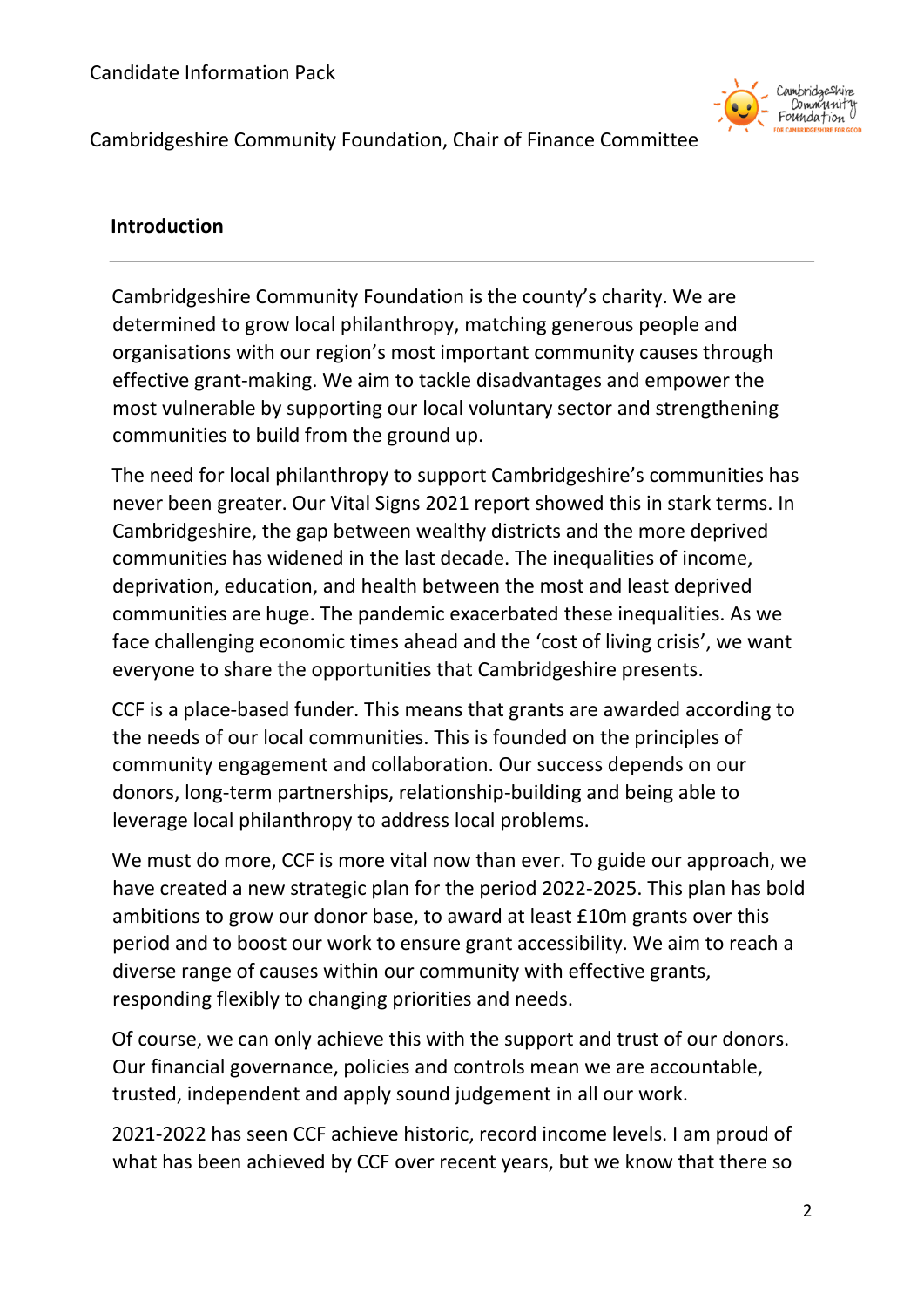Candidate Information Pack



Cambridgeshire Community Foundation, Chair of Finance Committee

much more to do. In 2021-2022, we awarded 779 grants, totalling £2,777,046. The results these grants achieve is what drives the team and me to continue working towards even greater local impact.

I hope that you might be able to be part of this journey. Our priority now is to continue our growth so that we can provide more grant funding. We will focus on growing our profile, donor development to grow existing funds and create new ones and strengthening CCF's capacity, systems and processes.

In this candidate information pack, you will read more about the type of Trustee as Chair of Finance Committee, that we are looking for. We are keen to appoint a person who brings skills and whose personal values align with ours. I hope this pack will inspire you to apply to be our new Chair of Finance Committee. Thank you for taking the time to learn more about CCF and we look forward to your application.

Michael O'Toole

Chief Executive June 2022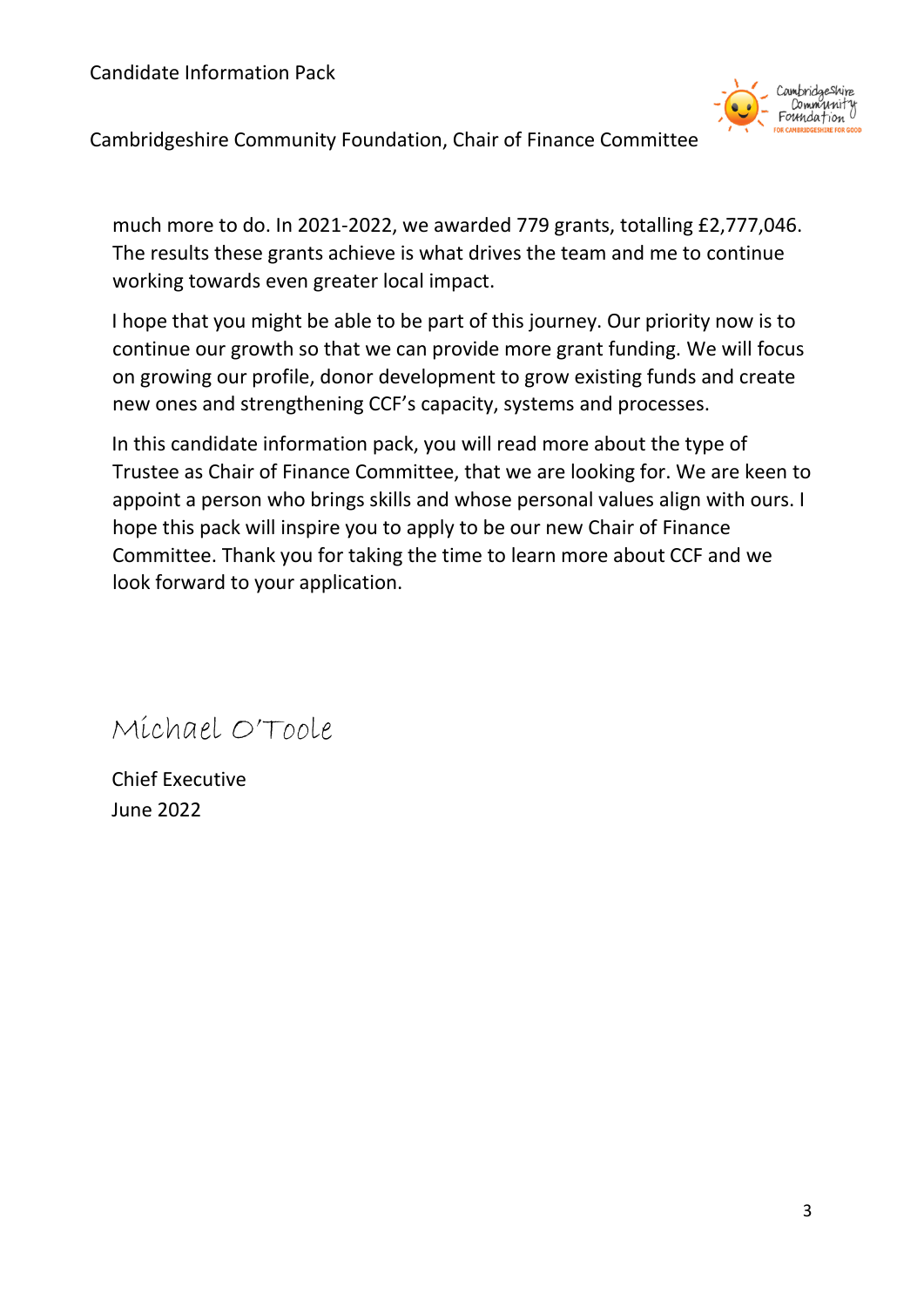

## **About CCF**

CCF is a registered charity (1103314) founded in 2004. We operate across the whole of Cambridgeshire, including Peterborough. Our purpose is to improve the quality of life for the people of Cambridgeshire, especially focussing on the more vulnerable or disadvantaged. To achieve this we work with donors, local authorities, businesses, charities and community groups to:

- Actively inspire philanthropy and increase permanent resources for the county of Cambridgeshire
- **O** Invest in important community programmes through grants
- **O** Provide leadership and a forum for dialogue on critical community issues

Our strategic vision is to harness the county's success & economic performance to reduce inequity & social problems by empowering communities to help themselves.

We are part of a national network of 47 quality accredited Community Foundations that match those who want to give money locally with those organisations and charities working to improve local communities. Our role is to understand local issues and create strategic grant-making to help communities address challenges and make positive change. Over the past 18 years we have made grants of £25 million and built a permanent endowment worth over £13 million. We distribute around 700-800 grants each year. The range of projects that we fund is very wide. We support projects supporting people to overcome health challenges, live independently, tackle homelessness and to support wellbeing. We also fund an increasing value of projects to improve our environment and community assets - our impact is wide. We achieve this with a small, dedicated team of 8 staff, 15 Trustees and about 30 volunteers, including our President and Vice-Presidents. Our office is based in Cambridge on Newmarket Road. More details on [Our Team.](https://www.cambscf.org.uk/our-team)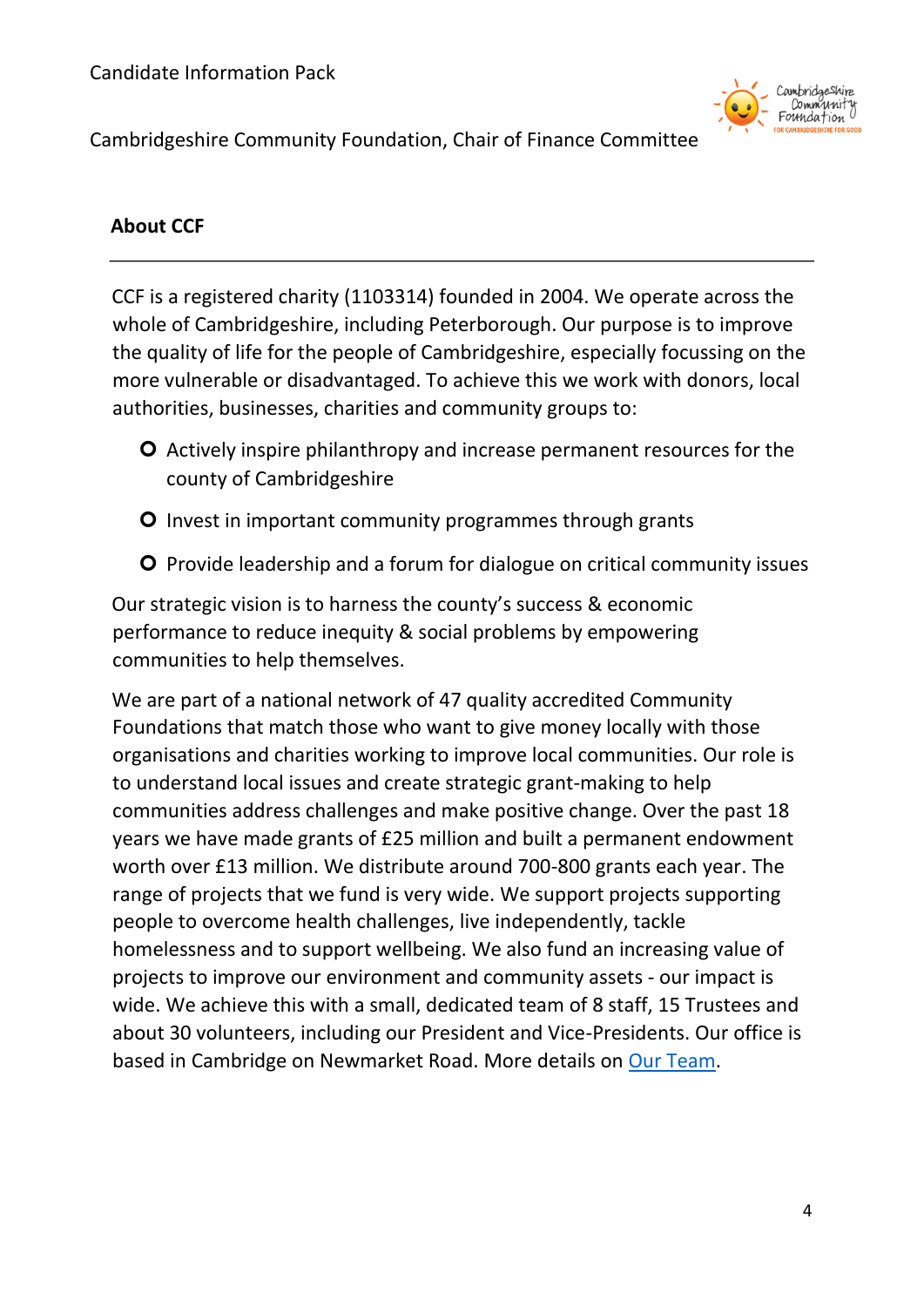Candidate Information Pack



Cambridgeshire Community Foundation, Chair of Finance Committee

#### **Strategic Goals 2022-25**

Strategic Aim 1: To grow our philanthropy and impact through growth in CCF donors

Strategic Aim 2: To understand Cambridgeshire's community needs and act on vital issues to deliver, targeted positive impact and measure this

Strategic Aim 3: To be a fantastic support to the region's charities and community organisations through effective, sustainable, accessible & inclusive grant-making

Strategic Aim 4: To build the CCF brand, profile, value proposition and image as the philanthropic leader in the community

Strategic Aim 5: To develop our excellent organisational capability, both through staff, volunteers, Trustees and resources, at CCF, to deliver our strategic goals.

A shortform of the 2022-25 Strategic Plan is attached with this pack.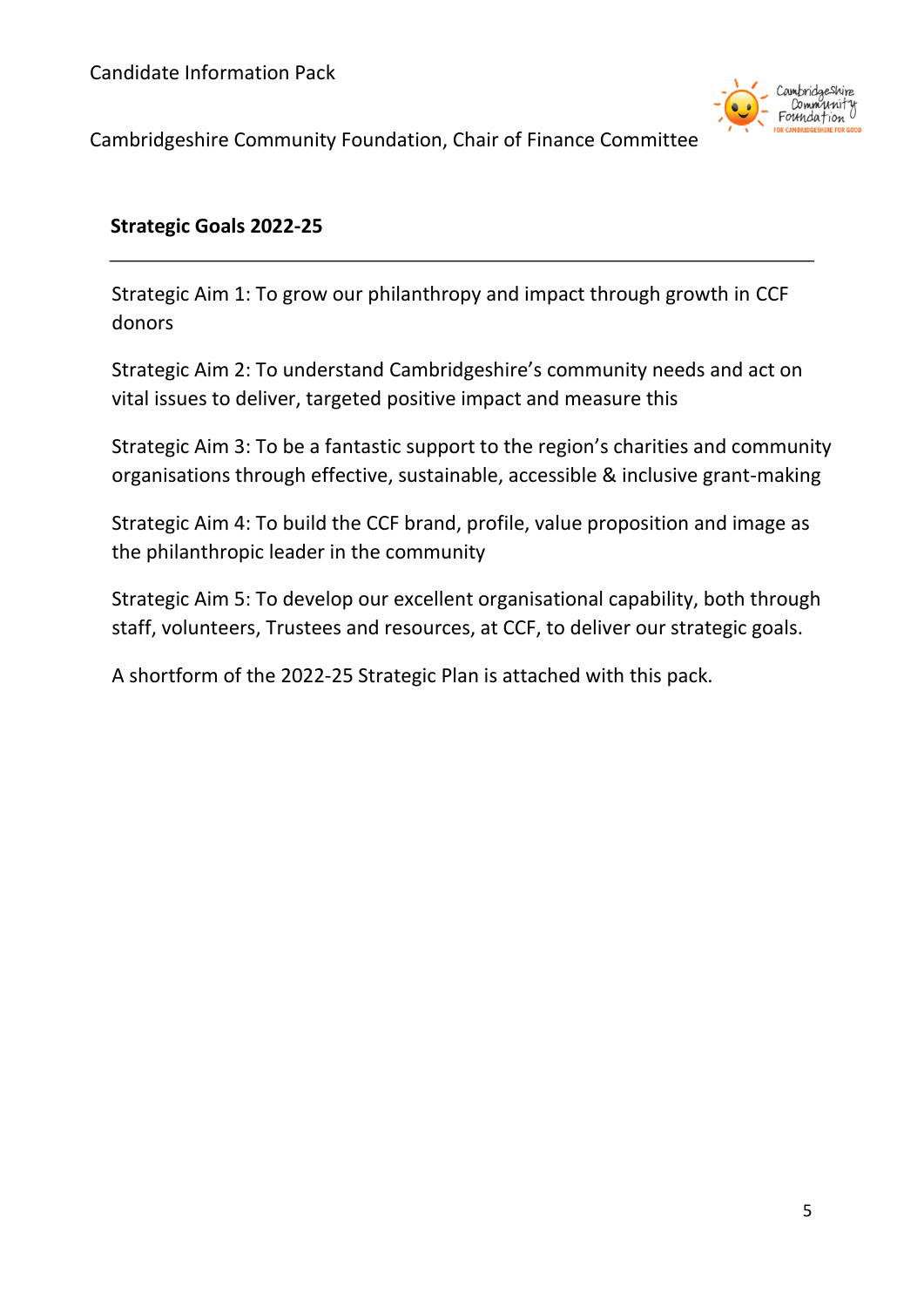

#### **Role Description**

#### **Chair of Finance Committee**

In addition to the general responsibilities of a trustee, duties of the Chair of Finance include the following.

#### General

- Ensure that the charity operates within the financial guidelines set out in current legislation, by the charity commission, in CCF's constitution and by the Board
- Ensure that CCF has adequate financial and internal audit controls and that these are monitored and reviewed regularly
- Identify and bring to the attention of the Board, any financial risks facing the charity
- Ensure that CCF's financial resources are sufficient to meet its current and future needs
- Advise the Board on CCF's Investment Policy and Reserves Policy and ensure that these policies are reviewed and monitored regularly
- Scrutinise the proposed annual budget, and advise and guide the Board accordingly
- Scrutinise management accounts and performance against budget and advise the Board accordingly
- Scrutinise and evaluate regularly CCF's cash flow position, and inform the Board of any concerns
- Be the prime point of Trustee contact for CCF's auditors and investment managers
- Formally present the accounts to the Annual General Meeting drawing to members' attention all relevant matters
- Advise the Board on the financial implications and operational risks arising from Board decisions, especially the Board's strategic and policy decisions
- Advise the Board on the financial strategy proposed by the Chair and Chief Executive and monitor the implementation of the financial strategy on behalf of the Board.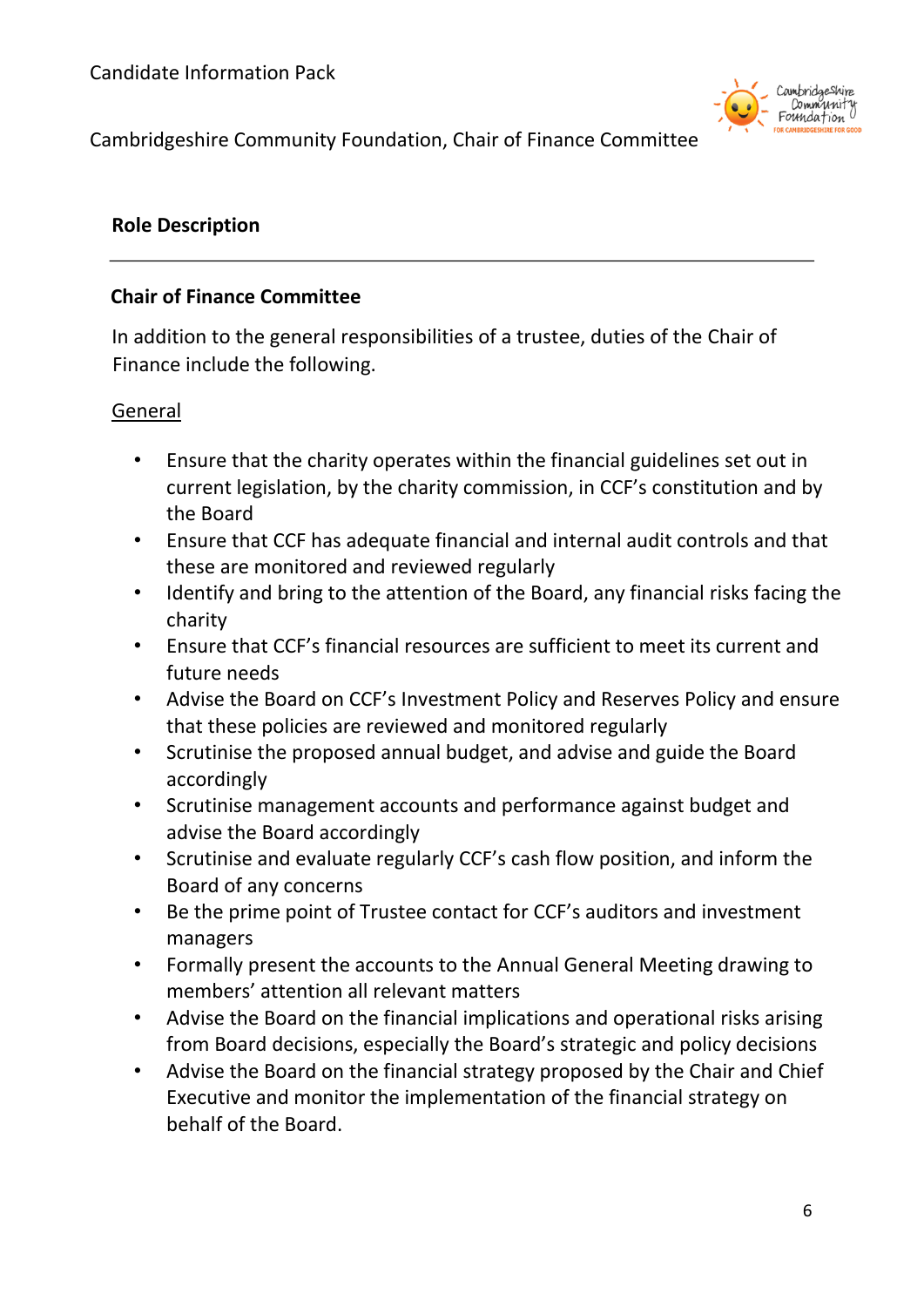

- Chair and facilitate Finance Committee meetings effectively and efficiently, bringing impartiality and objectivity to decision-making
- Give financial direction to board policy-making and check that financial strategy is implemented
- Bring impartiality, fairness, integrity and objectivity to decision-making

## CCF Profile

- Support work for CCF to build profile, brand awareness and relationships
- Support work to actively encourage philanthropists and donors to establish funds, or donate to CCF
- Build and maintain effective relationships with key influencers
- Occasionally, represent the charity at external functions, meetings and events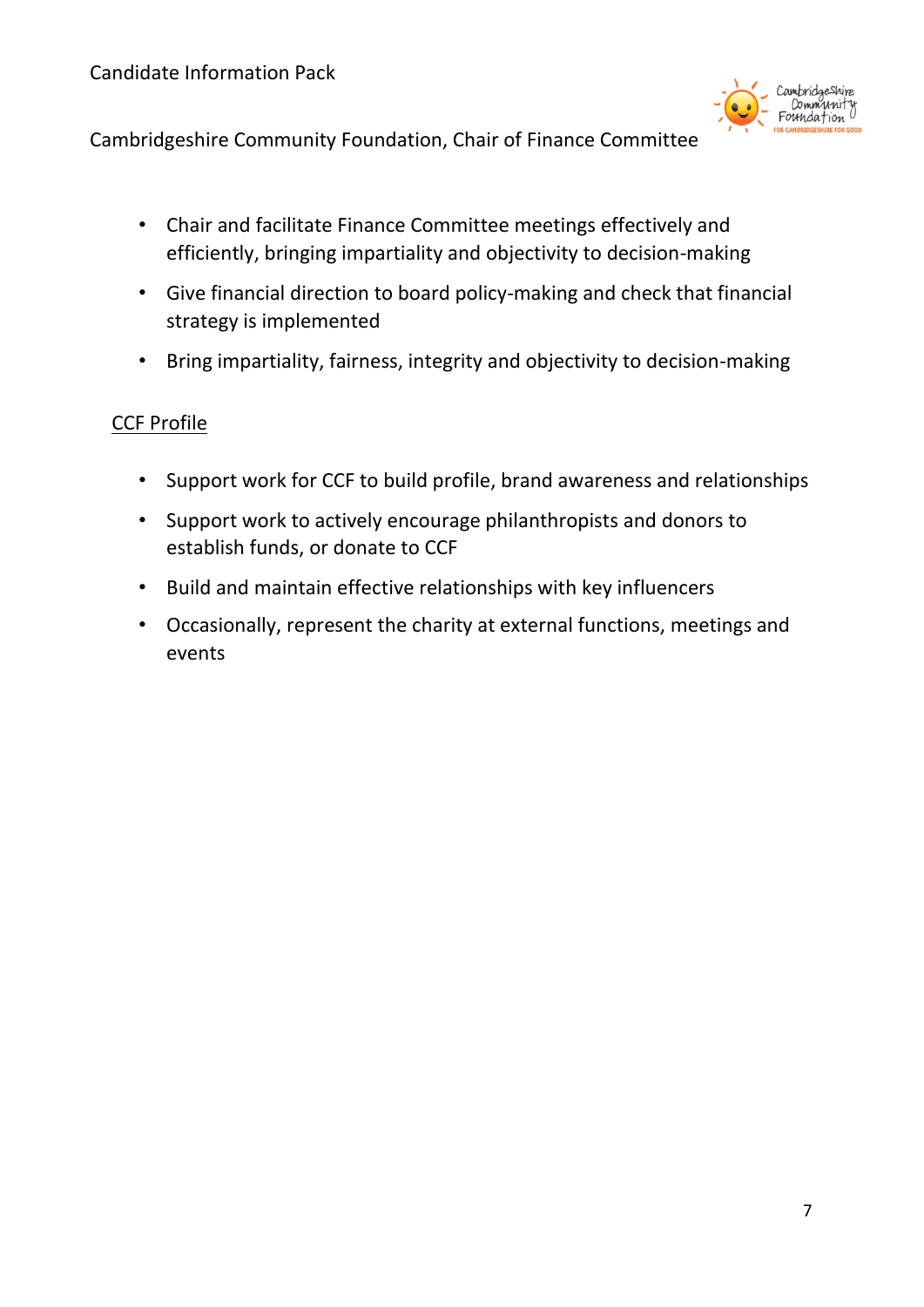

#### **Person Specification**

The Chair of Finance Committee should have the following qualities:

- **O** Financial acumen
- **O** Leadership skills
- **O** Tact and diplomacy
- **O** Good communication and interpersonal skills
- **O** Impartiality, fairness and the ability to respect confidences
- **O** Experience of committee work
- **O** Confidence, warmth, passion with an ability to engage
- Demonstrable understanding of some of the issues facing communities
- **O** Passion for and commitment to CCF and our purpose
- **O** Personal gravitas to be part of a significant, high-profile regional organisation
- O Willingness to devote the necessary time and effort
- O Strategic vision and good, independent judgement
- An understanding and acceptance of the legal duties, responsibilities, and liabilities of trusteeship

Desirable experience:

- Experience of operating at a senior financial strategic leadership level within an organisation
- O Successful track record of achievement through their career
- **O** Experience of charity governance and working with or as part of a Board of Trustees
- **O** Experience of chairing meetings and events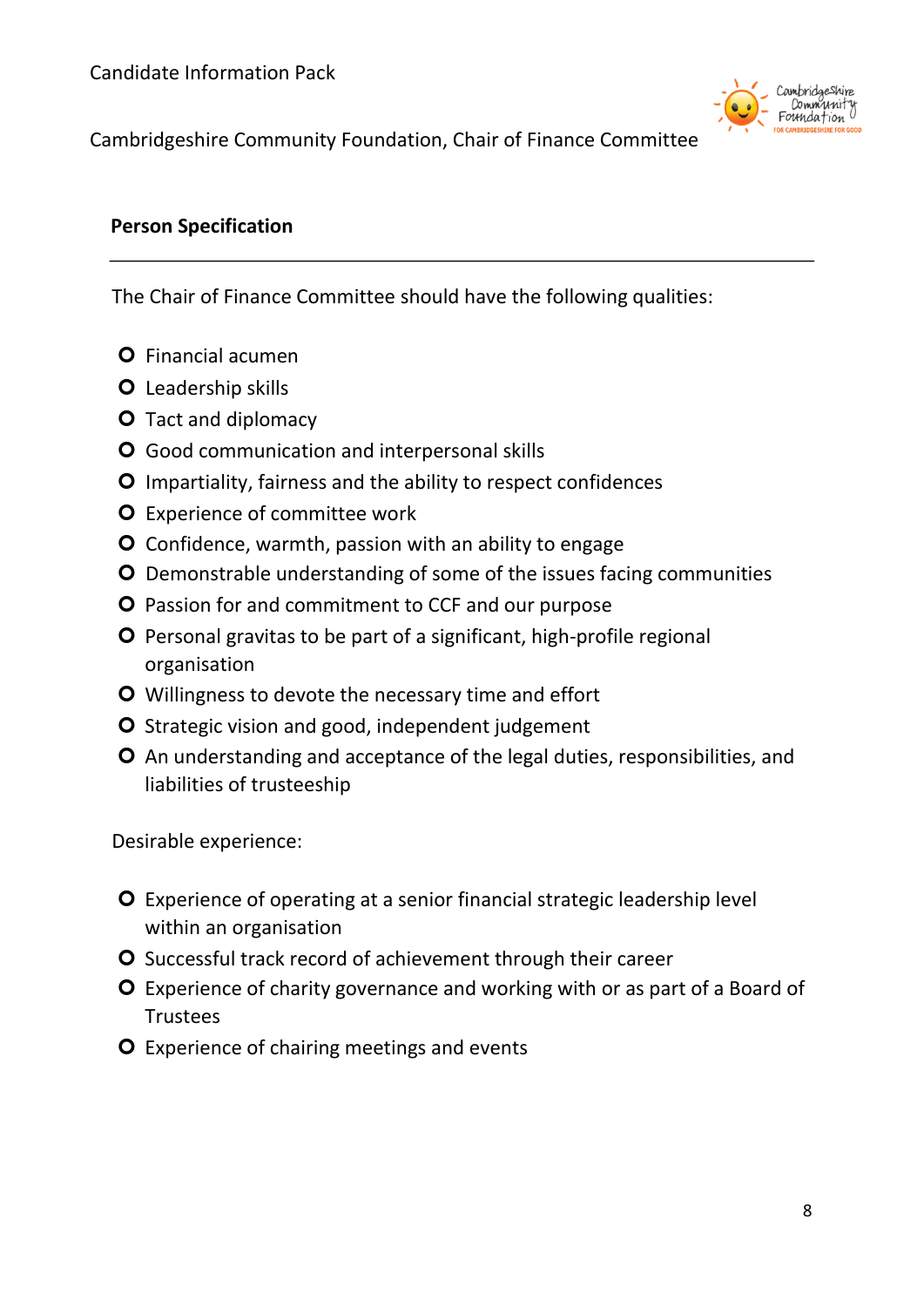Candidate Information Pack



Cambridgeshire Community Foundation, Chair of Finance Committee

### Terms of Office

**Term**: CCF's board members serve a three-year term and are eligible for reappointment for one additional term of three years.

The role of the new Chair of Finance will take effect from the 2022 AGM to take place on 19<sup>th</sup> October. However, it is intended that the incoming Chair of Finance Committee may have an opportunity to spend time in handover with the current Chair.

**Remuneration**: The role of Chair is not accompanied by any financial remuneration, although expenses for travel may be claimed

**Locations**: CCF covers Cambridgeshire. Board meetings may be held at our office in Cambridge or at other locations across the county. Other meetings usually take place within Cambridgeshire, or occasionally in London.

**Time commitment**: 4 Board meetings, 4 Finance Committee meetings and up to 4 Strategic Plan Steering Group meetings per year. The Chair of Finance is also expected to have regular meetings with the Chief Executive, other staff, and Trustees.

### Recruitment Process

To register your interest, please send a copy of your latest CV or biography together with a supporting statement, explaining your motivations for applying for the role, how your skills, knowledge and experience match the requirements sought and what you can additionally bring to the role.

To ensure fairness to all applicants, any decision to shortlist you will be based solely on the information that you supply on your CV/biography and supporting statement. Therefore, it is important you give as much information as possible regarding why you wish to apply and what you think makes you a suitable applicant. CCF is an equal opportunities organisation and welcomes applications from all our community. It is particularly important to CCF to recruit a diverse Board which includes strong representation of those from similar backgrounds and from the communities that we serve through our work.